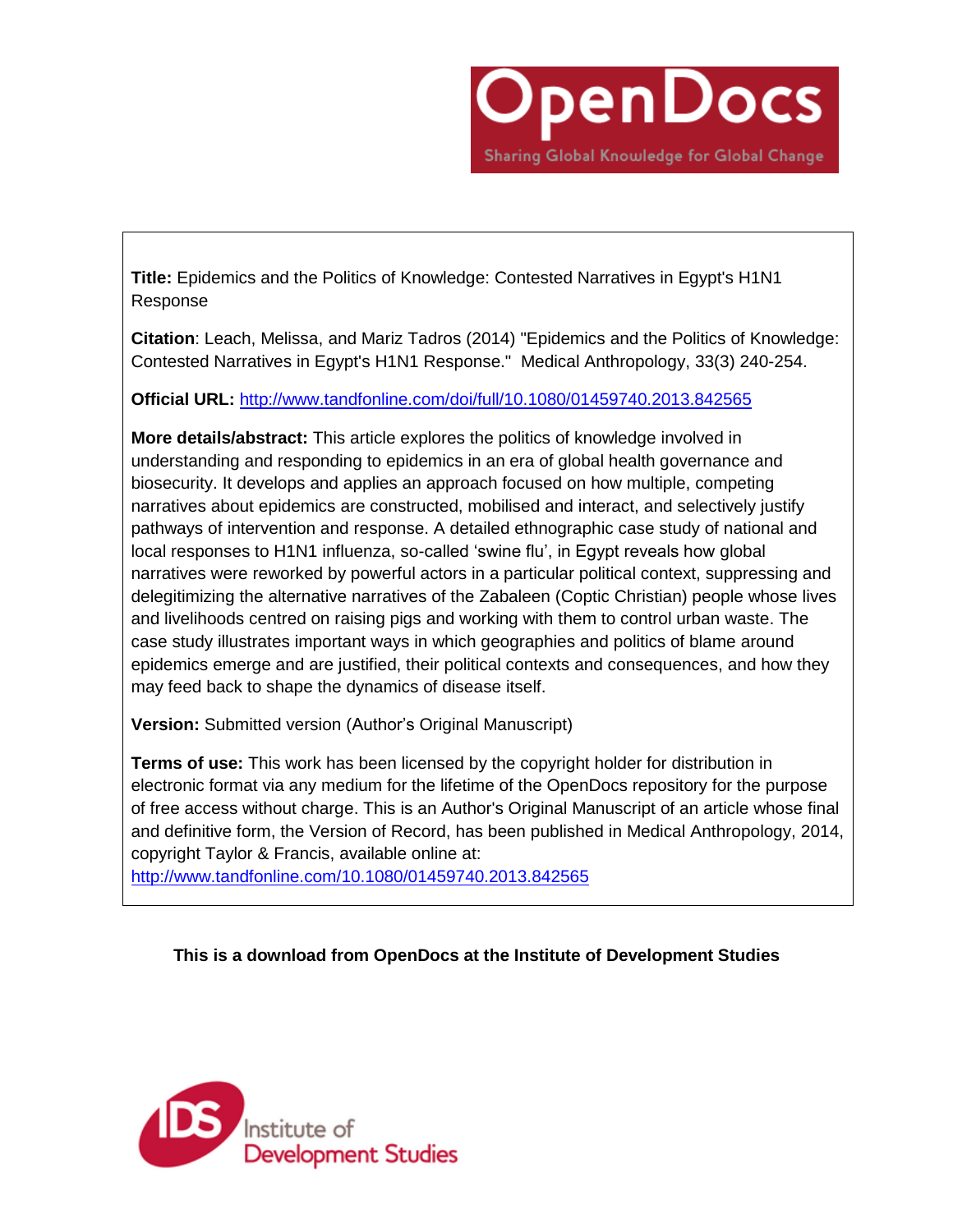## **Epidemics and the politics of knowledge: Contested narratives in Egypt's H1N1 response**

Melissa Leach and Mariz Tadros

**Pre-proof version Published in Medical Anthropology 2014**

## **Keywords: Epidemic, narrative, politics, knowledge, H1N1, Egypt**

## **Running head: Epidemics and the politics of knowledge**

Amidst a renewed round of global concern with infectious disease and its control, diseases that demonstrate the power or threaten to assume epidemic or pandemic proportions loom large. An epidemic can be defined as an increase in cases of disease – including but not confined to infectious disease - within a community or region over and above what would normally be expected during a particular time period. Recent global health policy – and associated public fears and media scares - are dominated by a preoccupation with so called 'emerging' or 're-emerging' infectious diseases (Kickbusch 2003; Foresight, 2006; Saker et al 2004; Lee 2003), many of them zoonoses that 'spill over' from animals (Quammen 2012). The complete list of potential epidemic threats is long, ranging from highly infectious viral diseases such as Ebola, Marburg and Nipah, to multidrug-resistant tuberculosis and infections linked to growing worldwide antibiotic resistance. Central to policy and public concern is the development of a highly infectious and virulent form of human influenza that could cause a global pandemic potentially worse than that of 1918-1919 (WHO 2007: 45). These fears were highlighted around H5N1 'avian flu' from 1997, H1N1 'swine flu' from 2009, and in 2013, a major outbreak of H7N9 influenza in China.

Efforts to prepare for and respond to epidemics have always been steeped in controversy, whether explicit or concealed by the discourses and rhetorics of consensus deployed by powerful scientific, public health and political agencies. Contestation has turned on the characterization of the problem, why it matters and to whom; who is responsible for its cause, and what sort of action, by whom, should be taken. Just as colonial public health and epidemic control campaigns were framed and enacted in line with the political agendas of the time, often meeting resistance from local populations who framed the situation in quite different ways (e.g. Vaughan 1991; Manderson 1996), contestations amongst diverse scientists, policymakers and practitioners across global, national and local networks have occurred over the definition of and appropriate responses to more recent epidemics such as Ebola and HIV/AIDS (e.g. Hewlett and Hewlett 2008, Farmer 1992). Such cases often reveal geographies and politics of blame (Farmer 1992), with epidemics labelled in particular ways, accompanied by accusations and scapegoating often of a marginalized social group with dissonant perspectives and relatively little power to express them (Markell 2007:51; McNeill 2009).

In recent years, controversies and contestations around epidemics have been strongly shaped by the rise of discourses of 'biosecurity', 'global health security', and 'global health governance'. Developing out of concerns with emerging diseases, bioterrorism, food safety and the implications of novel life sciences, these overlapping, unstable and contested terms (Lakoff and Collier 2008, Dry 2010) focus attention on the capacity of microbial threats to flow out of confined spaces and places (animals, farms, laboratories, nations) to create disorder in others (Bingham and Hinchliffe 2008). These discourses are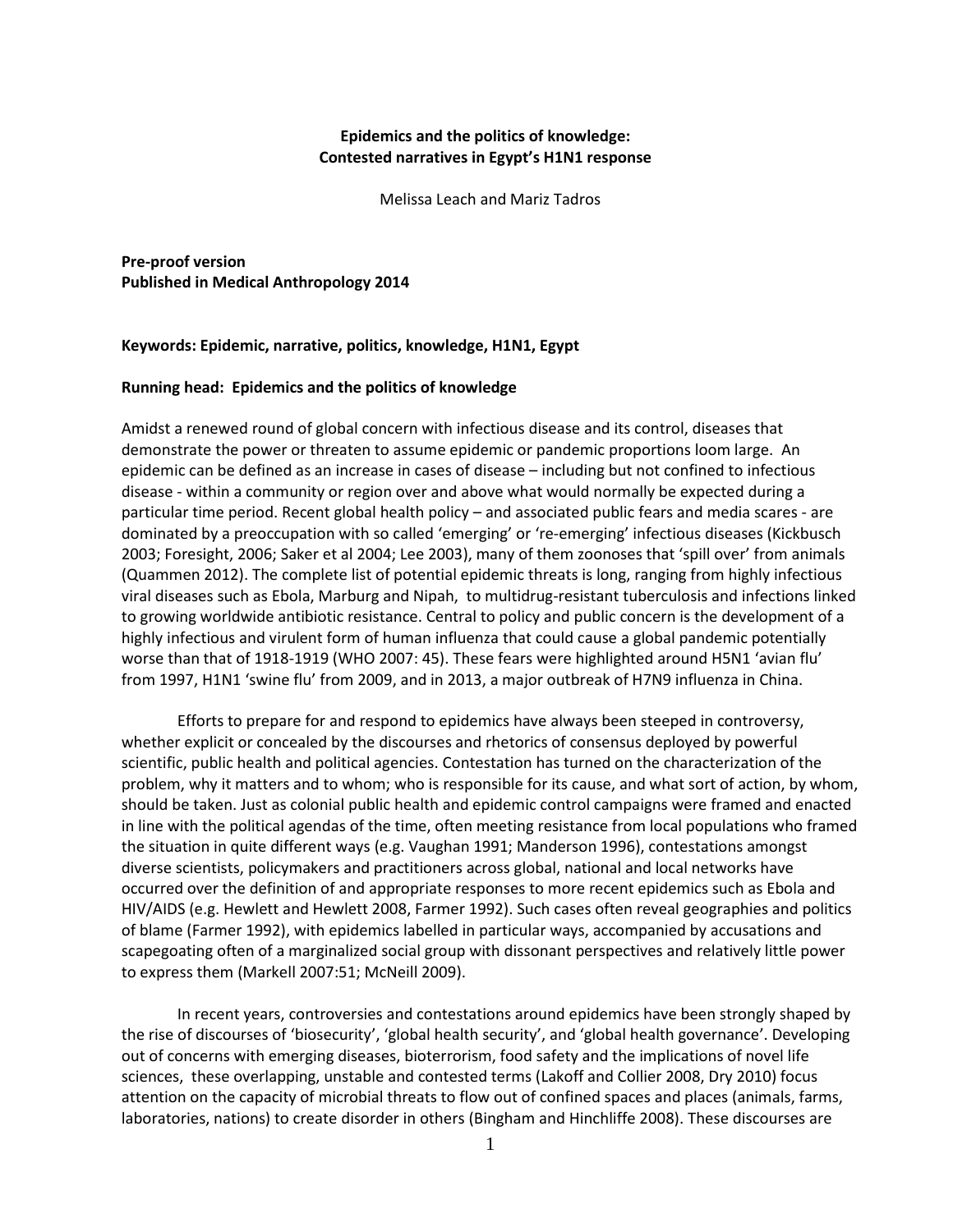associated with new ways of problematizing and 'securing' populations against microbial threats (Lakoff and Collier 2008). Sensitivity to the threat of disease flowing across national borders in a world of globalized travel and trade, raised in the 1990s by Ebola and emphasized by the SARS epidemic in 2003, has led to the mobilization of large scientific and policy resources and infrastructures geared towards global health security, and actions which "minimize vulnerability to acute public health events that endanger the collective health of populations living across geographical regions and international boundaries" (WHO 2007). These include the new International Health Regulations (IHR) established by the WHO in 2005, and related institutions and practices of global health governance and security (Fidler 2004, Elbe 2010). With these global security framings, new geographies of blame highlight diseases emerging 'out of Africa' and 'out of Asia' to threaten global (i.e. wealthy northern) populations. Accompanying regimes of intervention often focus on emergency response and control-at-source measures (Collier and Lakoff 2008).

In this article, we add to the growing literature on the contested articulation of global discourses and interventions around epidemics in an era of biosecurity concern, with located understandings and practices in national and local settings (e.g. Lakoff and Collier 2008, Herring and Swedlund 2010). This articulation often involves dissonance and contestation, subversion and resistance, as clear in recent accounts of (avian) influenza in diverse settings (e.g. Forster 2011, Kleinman et al. 2008, Scoones 2010). We focus on the politics of knowledge involved. By politics of knowledge, we refer to how particular knowledges and ways of knowing (epistemologies) are co-constructed with the political positions and interests of particular actors; and how – in contexts of politics and power – some knowledges are privileged and deployed while others are suppressed or dismissed. We understand knowledge as part of complex processes of embodiment and 'biosocial differentiation' in which lived entanglements of biologies, social relations, politics and culture are experienced, enacted and represented in multiple ways (Lock and Nguyen 2010: 2, see also Lock and Farquhar 2007). Our specific interest is how such differentiation becomes selectively politicized and mobilized, and what further forms of entanglement may result.

A focus on narratives and pathways provides a helpful analytical lens onto these processes. Narratives can be understood as stories about the world, with clear beginnings, middles and ends, constructed and drawn upon by particular actors and networks to frame phenomena and responses to them (Roe 1994). Building on recent applications of narrative analysis in relation to health and epidemics (e.g. Wald 2008, Dry and Leach 2010), we extend Briggs and Nichter's (2009) notion of 'biocommunicability' and Briggs' (2010) observation that epidemics are at least in part products of representation, to explore how dominant and competing accounts of epidemics circulate and interact. We address how narratives involve particular knowledge claims – how entanglements of biological, material and social processes are to be understood – and claims about others' knowledge, legitimating some kinds of knowledge while dismissing others. While there is a risk of overplaying the coherence of a storyline, this approach avoids associating particular people and groups with static 'worldviews', and enables consideration of how particular narratives become interlocked or are co-produced with political and economic interests. Such an analysis of 'narratives in action and interaction' also moves beyond Foucauldian-inspired approaches that see disease control as part of governmentality or work as 'antipolitics' in Ferguson's (1994) sense, where technical and bureaucratic meanings conceal, or ride roughshod over, political ones, while producing material effects. In such analysis, alternative accounts are silenced or given life only in a counter-politics of resistance. By focusing on contested narratives and the social and political processes and agendas shaping their interplay, we are able to highlight how geographies and politics of blame around epidemics emerge and are justified. Further, we show how certain narratives come to justify and drive pathways – trajectories of intervention and change which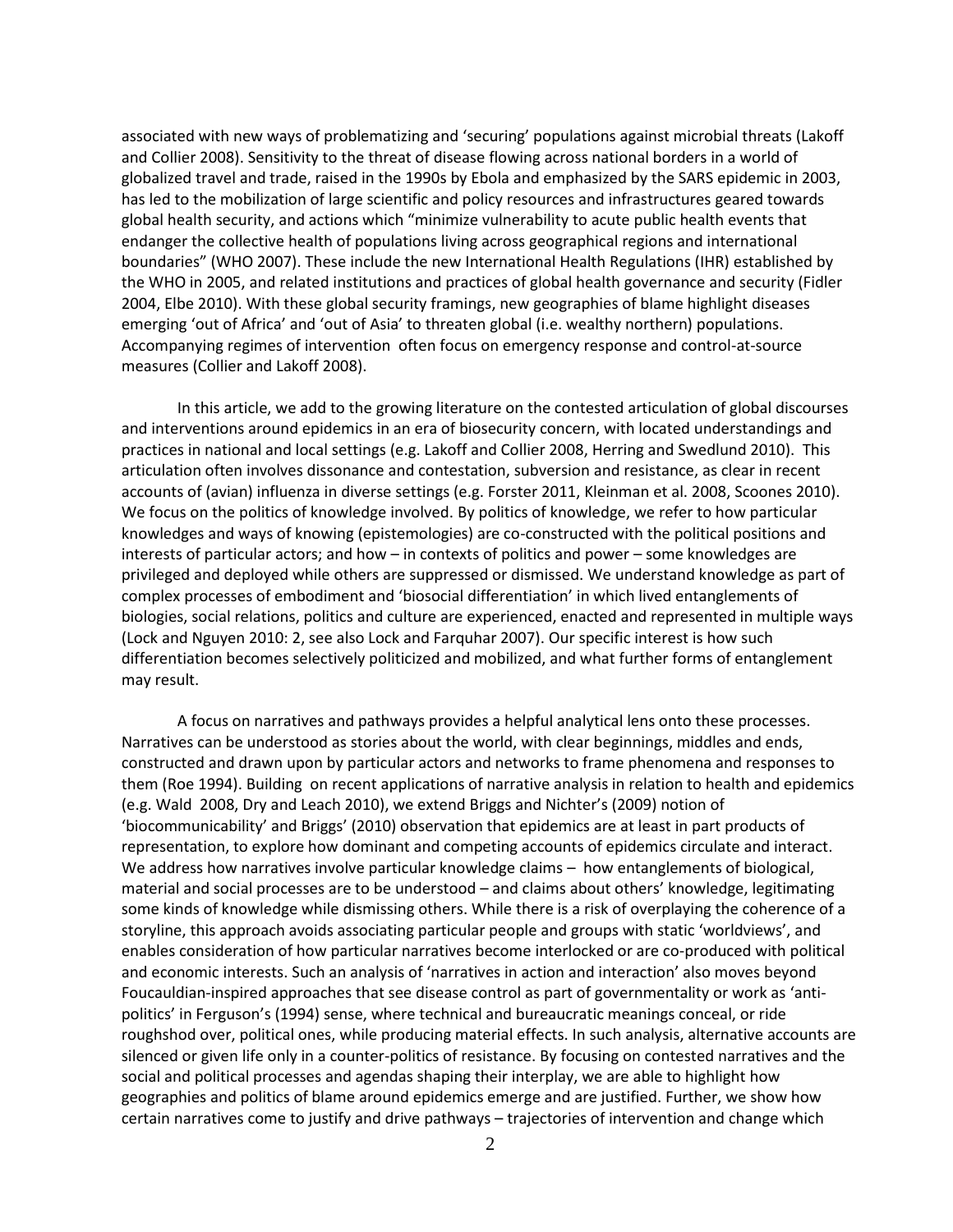interlock with ongoing social, material and disease dynamics (Dry and Leach 2010), while others remain marginalised.

We focus on the case of H1N1 'swine flu' in Eqypt in 2009 – 2011. Following in the wake of Egypt's draconian response to avian influenza in 2006-7 (Bingham and Hinchliffe 2008), this illustrates how a particular interpretation of global security narratives around pandemic threat was deployed in a set of national and local narratives that justified a dramatic pig-culling operation. We examine the contested narratives of Egyptian officials, media portrayals, and the Zabaleen (Coptic Christian) population who, stigmatized and targeted in the pig cull, lost both livelihoods and their capacity to deal with Cairo's waste management, with devastating consequences for public health.

## METHODS

Primary and secondary data were collected by Tadros and colleagues in Egypt over a period of two years (2009-2011). In addition to general interviews among the Zabaleen, 15 in-depth case studies were undertaken in three largest waste collectors' communities in Cairo<sup>1</sup> by Ragaa Bakheet and Mansour Kedeis, two members of the focal Zabaleen communities. A purposive sample was taken in three settlements of waste collectors whose pigs were appropriated as part of the culling policy and who suffered severe livelihoods losses as a consequence. The three settlements were as follows. The first and the largest is Mansheyet Nasser (estimated to be around 30,000 persons). The second community, of around 7,000 persons, is based in Ard el Lewa, a haphazard squatter settlement sandwiched between Dokki and Mohandessein, two of the city's upper and upper middle class suburbs, and Bulaq el Dakrour, another squatter settlement. This community lies partly under Giza governorate, and partly 6<sup>th</sup> of October governorate. The third site was the waste collectors' community in Ezbet el Nakhl, a highly populated urban squatter and slum settlement, north of Cairo, and part of the Qalubiyya governorate.

Interviews were conducted with NGO leaders who have worked with the waste collectors' community for many years. They included Marie Assaad, a board member of the Association for the Protection of the Environment (APE), an NGO engaged in development interventions in the Zabaleen community; Leila Iskander, board member of the Association of Spirit of Youth and director of CD (the Centre for Development), an organization working in the Zabaleen community in Mansheyet Nasser; and Lilian Awad, a physician and development practitioner working in the APE's branch in another Zabaleen community, near Maadi.

A thorough review of Egyptian newspapers was undertaken from the moment in 2009 when H1N1became identified as a national issue, up to the completion of the culling process in August 2011. This review provided us with a sense of the narratives of different actors, how they were construed, and developed across time. We also drew on secondary sources on the waste collectors' communities in Egypt, and background material collected by Tadros in prior engagements in waste collectors' communities since 1997. The information was updated in 2011 with further key informant interviews, including with the waste collectors who were injured in the attacks on the community in Muqattam in March 2011. The waste collectors' accounts were corroborated with other sources where possible. For example, their accounts of how the pigs were removed and inhumanely buried alive with acid poured on them was corroborated by a journalist's account and the film she uploaded on youtube of the entire process.<sup>2</sup> We analysed these interviews, documentary and media data to identify how the perspectives of different actors clustered into distinct narratives, to track the pathways of political and practical response they justified and to draw out their shifting interplay.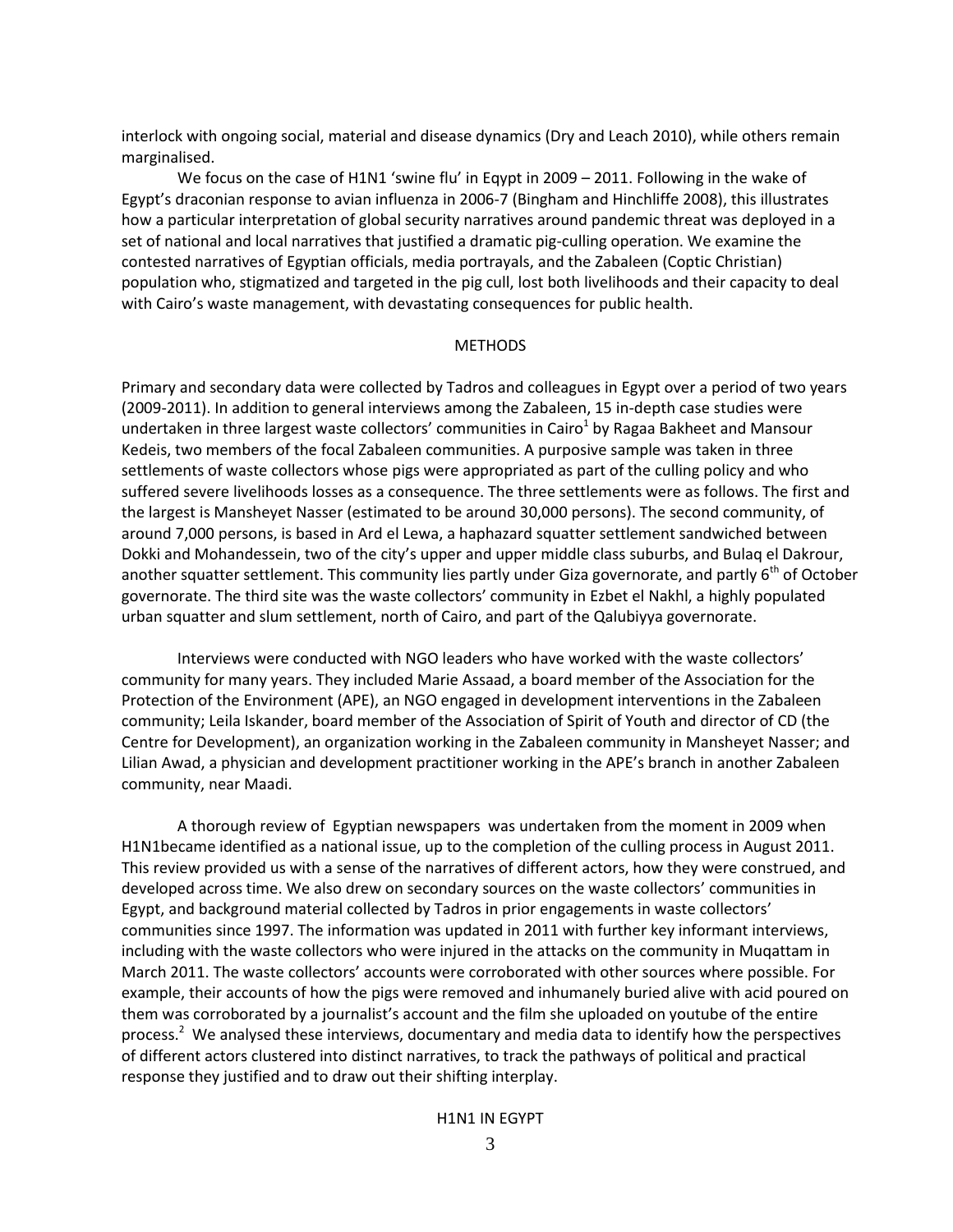The H1N1 influenza virus is a novel strain of influenza that first emerged in Mexico and the United States. 'Swine flu' has proved to be a catchy but misleading nickname for the disease caused by a virus that contains a mixture of genes from humans, birds and pigs. The virus first appeared in March 2009 and spread globally. While it eventually proved to cause a relatively mild form of influenza, it infected large numbers of people and, by October 2009, had killed nearly 5000 worldwide.<sup>3</sup> In June 2009, the World Health Organization (WHO) declared a global pandemic of H1N1 as a result of sustained human-to-human transmission in multiple countries.

## **H1N1 outbreak narrative, government response**

From the start, much international media, policy and public debate conformed closely with what Wald has characterized as a global 'outbreak narrative' that "begins with the identification of an emerging infection, includes discussion of the global networks throughout which it travels, and chronicles the epidemiological work that ends with its containment" (Wald 2008: 2). With H1N1 feared as the latest pandemic with possibly devastating consequences, global health security concerns were voiced strongly by the WHO and other international agencies. Yet beyond this simple global outbreak narrative, from 2009 multiple framings and narratives about H1N1 and how to address it emerged within and between international agencies, governments and local communities. Here we focus on the particular ways that global narratives were picked up and (re) interpreted by the Egyptian government into a national narrative that legitimized a dramatic policy of pig culling, described in detail by Tadros (2010).

The Egyptian government's response to H1N1 had some striking similarities with its response to avian influenza three years earlier. Bingham and Hinchliffe (2008) suggest that the Egyptian government responded to cautions from the WHO and Food and Agriculture Organization of the need for preparedness with extreme measures well beyond the instructions of these international agencies. The Egyptian government's response, they argue, was driven by the dynamics of how the WHO/FAO warning was interpreted and engaged with by local elites. This is very similar to the Egyptian government's reaction to the H1N1 epidemic, which also went beyond an alignment with the WHO/FAO position to pursue local agendas that had little to do with health concerns .

Bingham and Hinchliffe argue that the Egyptian government's response to the WHO's warnings for the need for preparedness against avian flu was to assume a policy of mass culling, a policy that was unwarranted. Similarly, the response to H1N1 was also to announce a culling policy, which again was unnecessary. As with H1N1 in relation to the waste collectors, with avian flu the Egyptian government policy specifically targeted the livelihoods of poorer and more vulnerable citizens by focusing on people who raised poultry on the their rooftops. Moreover, Bingham and Hinchliffe's description of the policy process of culling poultry, "led by teams of officials from the ministries of health, agriculture, and environment but enforced by the security forces'"(2008:182), is very similar to the culling of pigs in response to H1N1. In essence, both sets of events encapsulate the mechanisms of policy implementation in a highly authoritarian political context. However, the Egyptian government's response to H1N1 departs markedly from that of avian flu with respect to the underlying ideological and socio-religious motives and narrative that drove the pathway of pig culling.

On April 24<sup>,</sup> 2009, the Global Alert and Response (GAR) unit of WHO, having confirmed 18 cases of infection, made explicit reference to 'swine influenza A/H1N1' (WHO 2009a in Forster 2012 ). By April 30, the term had been removed from WHO vocabulary and replaced with 'H1N1', with a qualifier that eating well cooked pork was not hazardous to human health. Yet as Forster observes, names stick: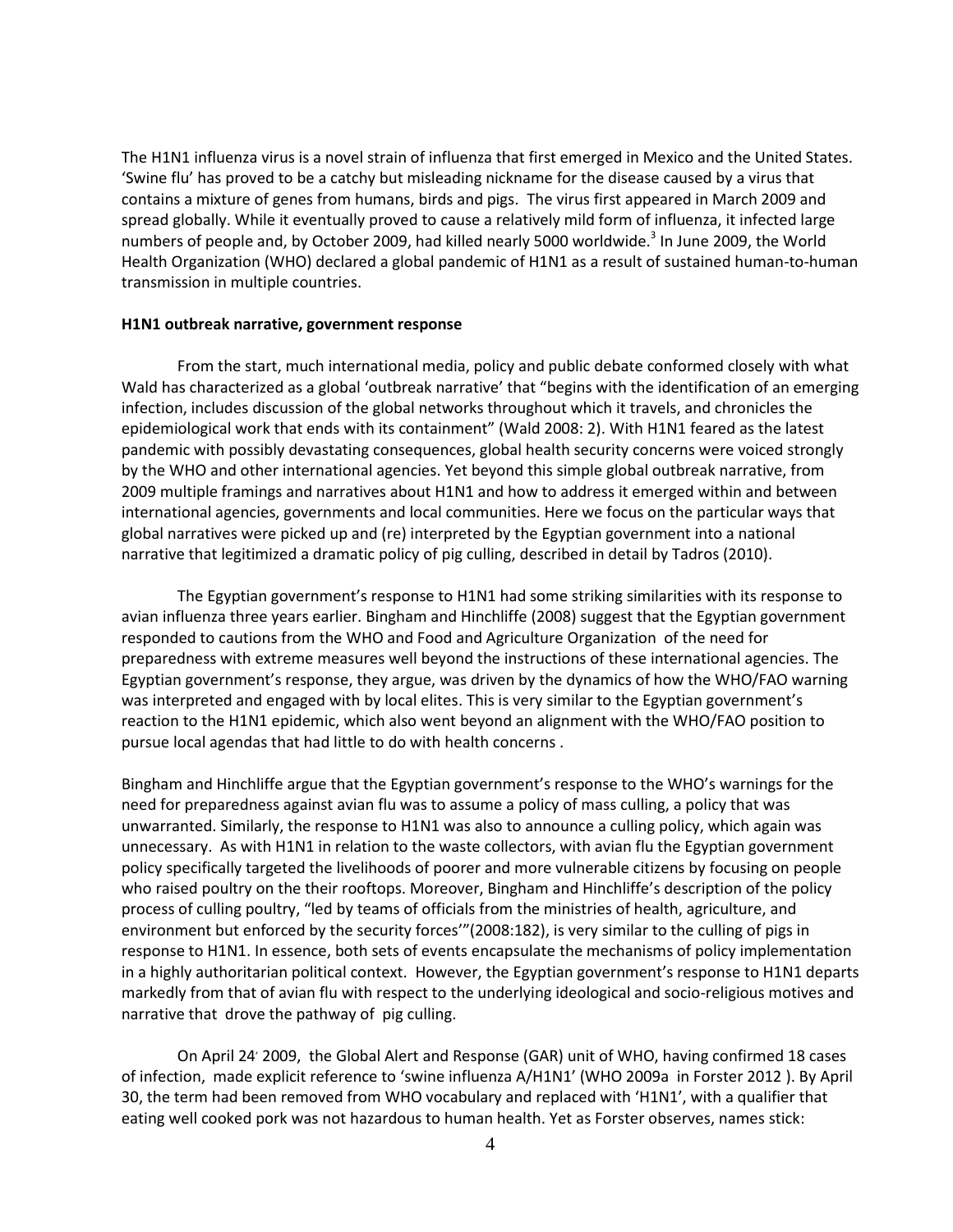"Having introduced 'swine' into the equation in its earliest announcements, WHO, even with coordinated action from the world's other major human and animal health technical agencies, and considerable impetus from the US lobbying industry, had little effect on popular terminology" (Forster 2012:9). The term was to have particular consequences in regions where Muslim sensitivities towards pigs prevailed – yet neither the WHO regional office operating in the Middle East, nor others, developed a regional agenda to inform governments and the public about the nature of H1N1 until it was too late. The politically charged name stuck with political forces whose vested interests lay in annihilating pigs for ideological reasons (Tadros 2010).

In Egypt, the swine flu narrative interlocked with politically and religiously motivated narratives that stigmatized pigs and the Coptic Christian communities of Cairo, the Zabaleen, who raise them and use them in waste collection. As the H1N1 issue became the 'pig issue', so powerful government narratives and the policies they justified met a very different – already marginalized - narrative and set of practices amongst the Zabaleen. As the interactions between these narratives and practices unfolded, the outcomes included increased marginalization and injustice for the Zabaleen, and a series of new health problems in Cairo.

In early May 2009, the Egyptian government announced a plan to cull the nation's estimated 300,000 pigs. This action was necessary, so the government's narrative went, to control the spread of swine flu which had recently been declared a 'public health emergency of international concern' by the WHO. Culling the pigs, it was argued, was necessary to protect 'national security' against a global health threat - even though at this time no single case of H1N1 influenza had been confirmed in the country. The government insisted that these policy choices were founded upon objective, expert scientific knowledge. For example, an article in the pro-government daily newspaper *Al-Ahram* described pigs as 'ticking bombs' (Pigs...the ticking bomb, 2009), and quoted veterinarians saying that the potential blend of H5N1 (already widespread in Egypt) and H1N1 (if caught by pigs in Egypt) could result in a deadly new viral strain that might be passed to humans.

In Egypt's Islamic and sectarian context, religious justifications were also central to the narrative. Scientific and religious claims were overtly linked, with 'scientific arguments' deployed to prove the soundness of the religious position on pigs. The undesirability of the pigs extended to three levels. First was the stigma of the pigs themselves: in Islam, the pig is seen as an unclean animal, and there are clear injunctions in the Koran prohibiting Muslims from breeding or eating pigs. Second was the religious undesirability of the social group raising the pigs, overwhelmingly members of the indigenous Coptic Christian minority, who number roughly 10% of the Egyptian population. Third was the social undesirability of a group, the Zabaleen, whose profession is associated with waste disposal. The government was keen to stress publicly that the pig-culling was non-sectarian, given that its announcements coincided with unprecedented debate and violence linked to sectarian issues. Yet the underlying Islamist-political motivation for the policy was made clear by several prominent commentators. For example, Ibrahim Issa, editor of prominent opposition newspaper *Al-Distour,* pointed to the coalition between the ruling party and the Muslim Brotherhood "in an Islamic campaign against the pigs" which he interpreted as a "humorous exaggeration in line with the religious hypocrisy prevailing in our lives in Egypt" (A very piggish affair, 2009). He argued that the hysterical, panic-stricken mood in the country – among politicians and publics alike – was disproportionate to the real threat of H1N1. It was, instead, because:

Muslims deliberately or spontaneously found this an opportunity to despise the Copts, since the pig is forbidden in the Muslim religion and a symbol of filth in populist thought: hence the Coptic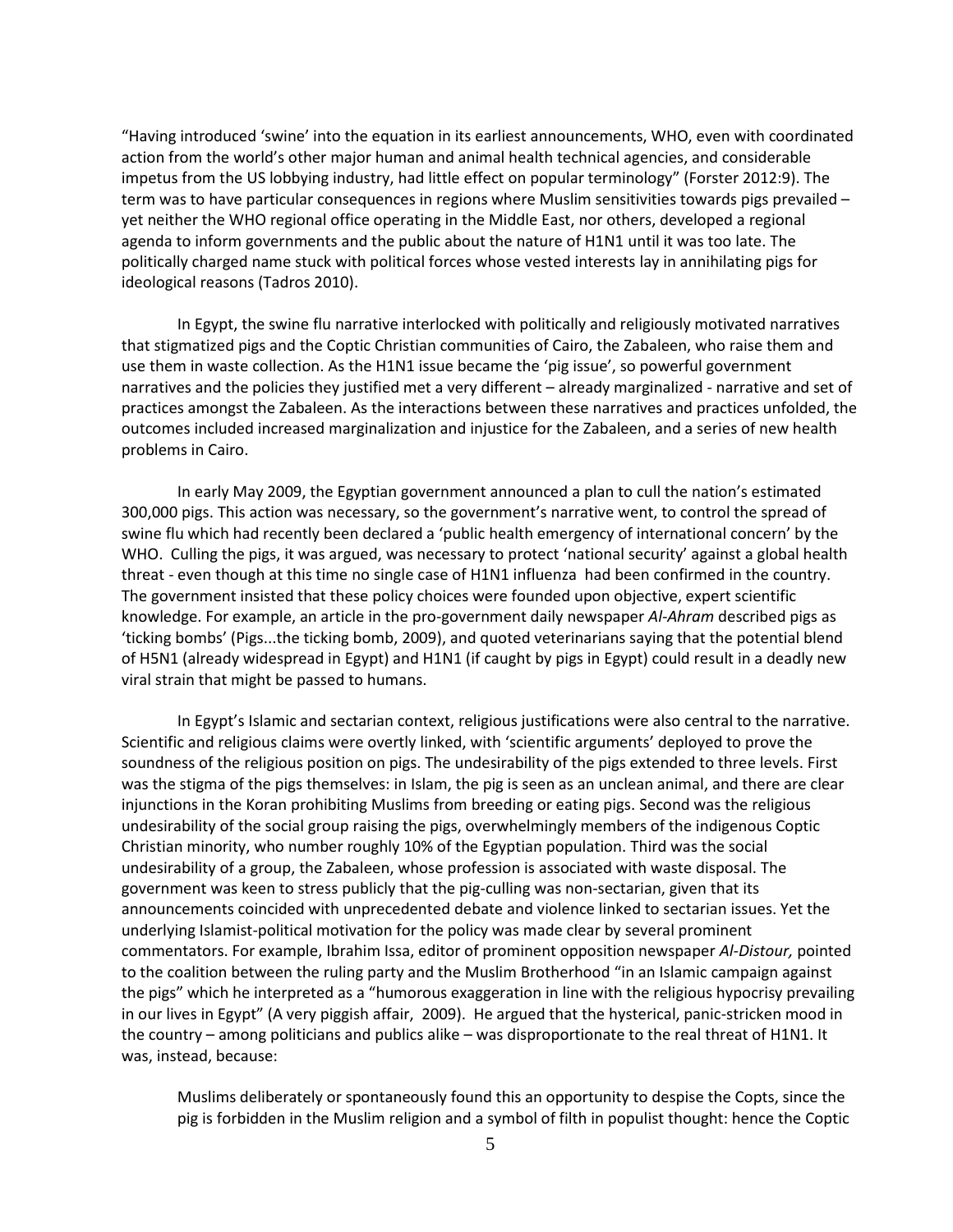Christian was transformed into a source of infection (and harm) – since they come into contact with pigs and eat pork as opposed to Muslims... (A very piggish affair 2009).

In other words, the H1N1 threat became an excuse for scapegoating – or scapepigging – a social-religious group with a long history of political marginalisation.

International organizations openly criticized the government's pig culling decision and its claims to scientific logic. For instance, the chief veterinary officer of the FAO called pig culling "a real mistake. There is no reason to do that. It's not a swine influenza, it's a human influenza", adding that the FAO had been trying to reach Egyptian officials but had so far been unsuccessful (Stewart 2009). The reaction from the Egyptian Ministries of Health and Agriculture was to shift the narrative stance somewhat, by announcing that the culling was not a measure against H1N1 but a general health measure, given the unacceptable environmental conditions in which the pigs were bred. This view went along with what appeared as a sudden awakening to the existence of Zabaleen communities in the middle of Cairo.

In support of this narrative and associated culling, a deluge of articles in pro-government, oppositional and independent media vilified the pig (see Tadros 2010). The pig's physical and behavioral characteristics were a favourite subject for many writers, who described them as dirty disease carriers who thrived on rotten food or were just plain ugly. This obsession with the filthiness of the pig lasted long after the culling. Government officials also contributed to the vilification of the Zabaleen. For example, Minister of Health El Gebally advised on a series of measures to protect against H1N1 (such as handwashing) that included "keeping away from pigs and *those who are in contact with them"* (Killing and not relocating 2009, emphasis added). The Zabaleen, it was argued, had formed powerful mafias who had earlier resisted relocation orders made by the government. Their concern for their livelihoods came at the expense of the welfare of Egyptians. Media coverage also focused on the squalor, smell and sight of humans living with animals and waste, as an affront to the city's modern image. Writers argued that the continued presence of Zabaleen settlements in the city constituted a health hazard, threatening an imminent plague:

When we [the writer and his family] saw the image of the Egyptian pigs on the satellite channels, we all screamed at the same time 'how disgusting'! The image of the pig is filthiness itself working in all of this rot: I have one question: do you need a presidential decree for swine flu to remove this filth from the middle of the city to any hell hole?' He asked officials: How did your conscience allow you to leave this rot to grow in the middle of the city, and in the heart of the residential area, being a source of infection to us all and our children? (The victory of the pigs over the Minister of Health 2009).

The use of the term 'ticking bomb' to refer to Zabaleen living conditions is reminiscent of the language used in the 1990s when the government and pro-government press suddenly 'discovered' the squatter settlements and shanty towns which were home to many of the Islamist militants who undertook terrorist operations. Then too, there was much descriptive focus on how 'those people' lived, and how this was 'unacceptable'. This discursive connection between the living conditions of a problematic socio-political group, and threats to 'national security', was invoked again with the sudden 'discovery' in 2009 that pigs and their raisers might transmit infection to the rest of the Egyptian population. There were cries for intervention by the Ministries of Health and Agriculture and the security forces to remove Zabaleen settlements (A national security issue 2009). Deeming H1N1 a national security issue elevated the pig issue to a level where disputing the logic of these claims and policies would be tantamount to an act of national treason. It also meant that the 'price' to be paid—up to 300,000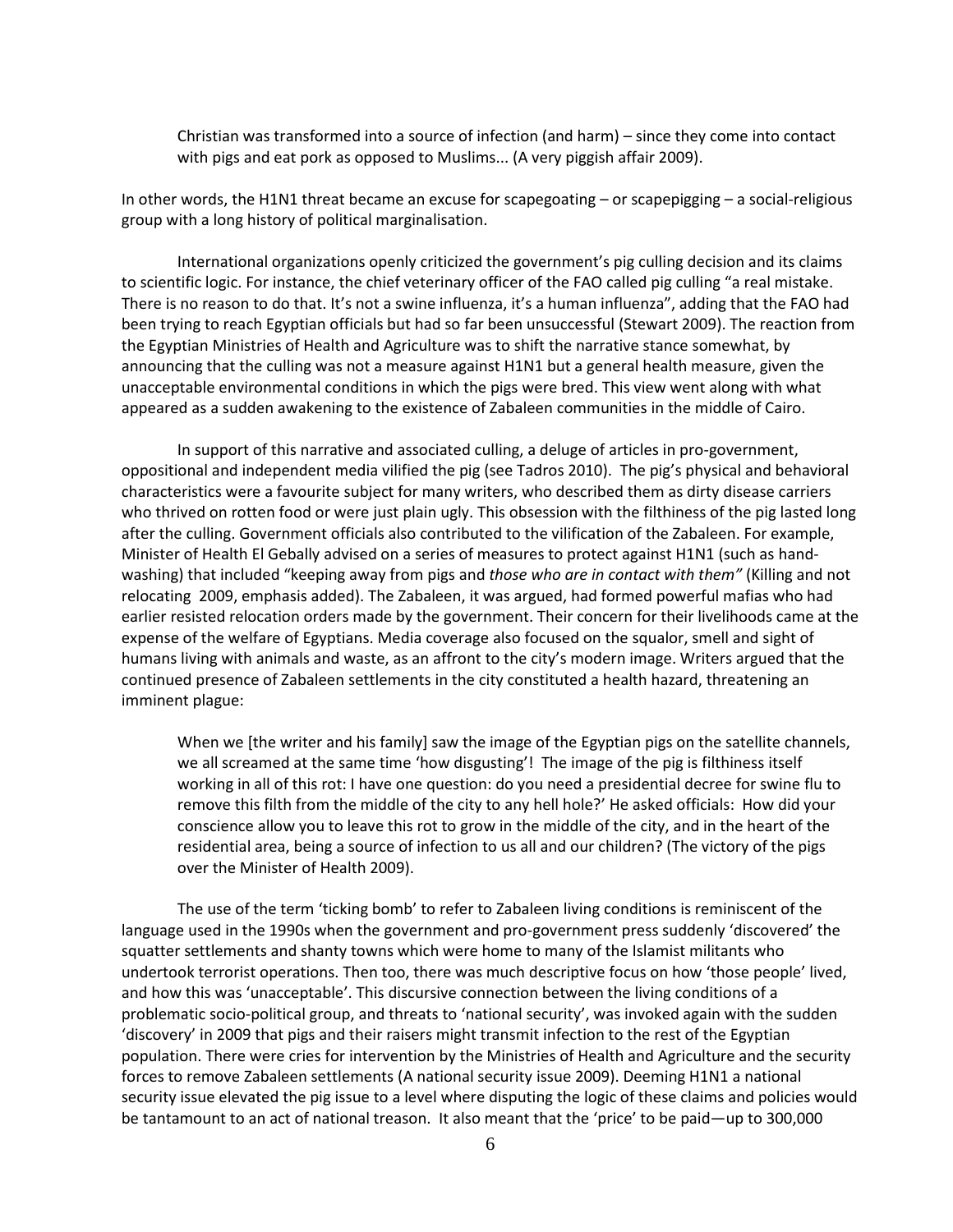pigs—seemed inconsequential in comparison to a national cause (Kill the one whose religion you know 2009). The securitization of the issue gave it a sense of urgency akin to preparing for a war.

As the culling policy unfolded, it met a set of practices amongst Cairo's Zabaleen communities grounded in a very different narrative. This framed pigs not as a disease threat, but as vital to livelihoods and well being (interviews, Ard el Lewa, Muaqattam and Ezbet el Nakhl, 2009). Drawing on experiential knowledge and informal expertise acquired and transmitted over generations, the Zabaleen have a long tradition of using pigs within waste collection and disposal that is the basis of their livelihoods, and over time have built up a complex set of recycling arrangements. Pigs consume the organic matter that is collected with waste, safely getting rid of it to leave remaining recyclable paper, tin and plastic matter, which people can extract and sell. (interviews, Ard el Lewa, Muqattam and Ezebt el Nakhl, 2009). The pigs, which consume daily the equivalent of their weight, enable the Zabaleen to deal with a large amount of waste in a cost-effective way (interview, woman waste-collector, 2009). Keeping pigs in backyards in close proximity to human dwellings is, within this narrative, the most logical and efficient way to deal with waste, enabling it to be sorted easily in the privacy of household settings. Whole whole families including women who cannot participate in the collection of garbage from the public settings of residential households – can therefore be involved in the waste separation process.

H1N1 did not figure in the Zabaleen's narrative, although there was a persistent emphasis on declaring themselves 'free'of being the transmitters of disease. A common statement in interviews in all three sites (Ard el Lewa, Muqattam and Ezbet el Nakhl) in 2009 was "We are not diseased. We are clean and good people.". Another waste collector from Ezbet el Nakhl explained that "the health authorities took blood samples from us and it proved we were not carrying an infection." Rather, the Zabaleen interpreted the government's culling policy from within their experience as a minority group with a long history of marginalization; pig culling was the latest in a long line of government attempts to encroach upon them. Their accounts of how the cull unfolded reveal violent events and local resistance to them which went largely untold in the public accounts of the media and powerful political figures (interviews, Ard el Lewa, Muqattam and Ezbet el Nakhl 2009). Their narrative indicates a high level of trauma at the extent of suffering of the pigs that they had raised and lived with for so long. Lotfy William, a waste collector from Ezbet el Nazkhl, for example, recalls how the government dispensed with the pigs:

They lifted the pigs on trucks and they sprayed monoxide on them as the pigs squealed , then two of the men would hit the pigs with a heavy rod on their heads and then they took the pigs to a burial place and buried them alive and covered them quick lime [calcium oxide] (interview, Esbet el Nakhl 2009).

The scale of culling was immense. National and local security forces, accompanied by local council members and veterinarians from the Ministry of Agriculture, took control of the area, often advancing with large trucks and bulldozers to remove pigs and raze pigsties. They often stormed into houses. "They attacked us as if we were criminals" said one waste collector (interview, 2009). In Muqattam, the largest Zabaleen settlement in Cairo, the youth formed a human shield to prevent the authorities from entering the area, and tried individually to prevent them entering their pigsties. Confrontations with the police ensued, and tear gas and rubber bullets were used to disperse the youth. The entire area was cordoned off by security forces with military vehicles. The Zabaleen believe the heavy militarized security forces and arrests of youth were intended to intimidate anyone from opposing the authorities. Anwar Youssef, a waste collector from Ard el Lewa who inherited the trade of raising pigs from his grandfather, who had settled in Cairo in 1955, recounted how an initial reaction of disbelief turned into terror and hopelessness: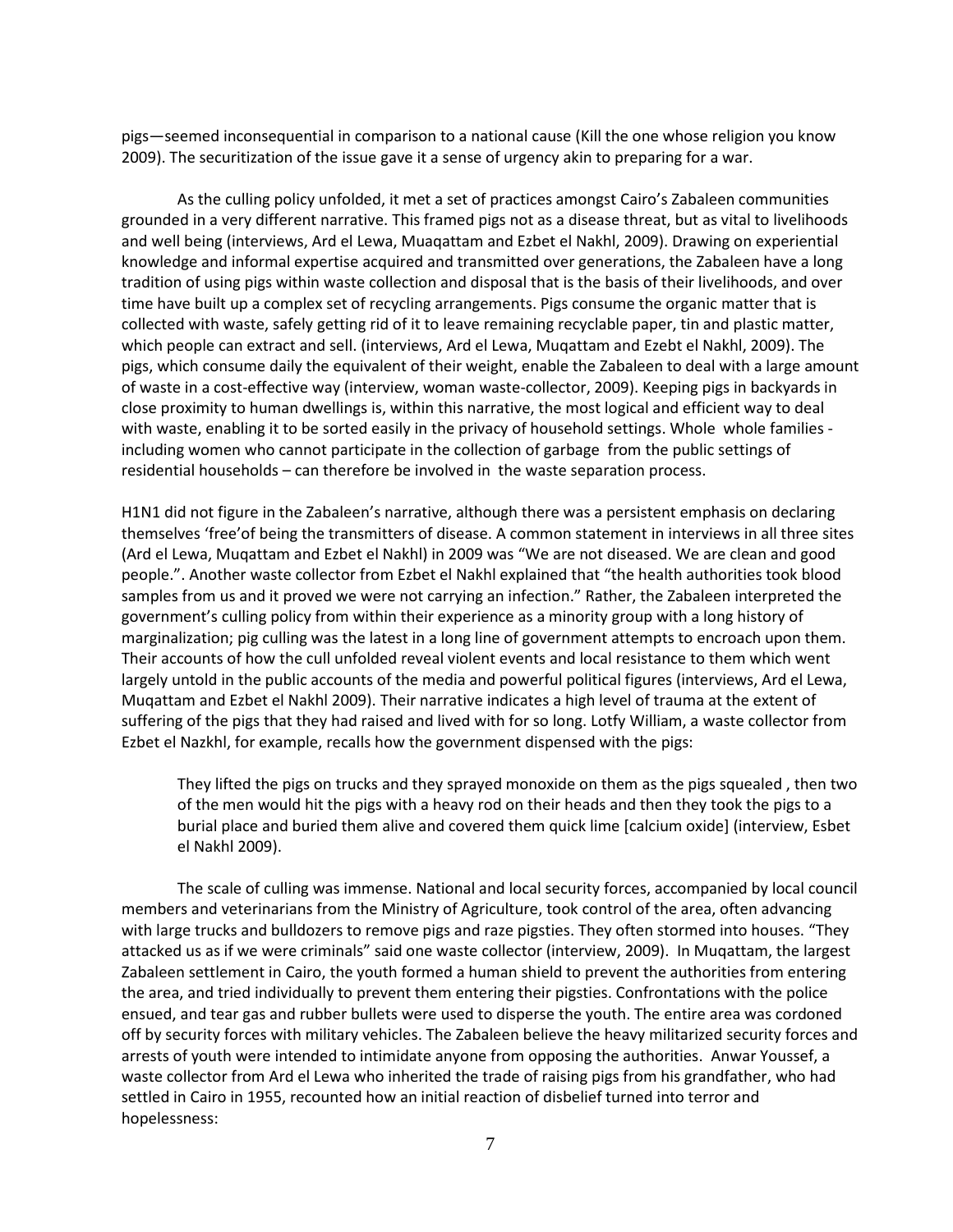Every now and then the government threatens to kill our pigs and it passes so we didn't believe it was going to happen this time. When we saw on television how our families [i.e. other waste collectors] who protested in Muqattam were treated, we did not object and let them do whatever they wanted (Interview, Ard el Lewa, 2009).

Those who objected to the poor levels of compensation offered, or to the way forces barged into their homes, were threatened, beaten and sometimes arrested. The culling of the pigs went on for over two months. While the government claimed that the country became free from the animals, it is unclear whether this was so.

From the Zabaleen's perspective, the cull was an act of gross injustice: "What good is it to be given compensation when you have lost your livelihood?", many insisted (interviews, Ard e Lewa, Muqattam and Ezbet el Nakhl). Shahata Tamer from Ezbet el Nakhl, whose family owned 300 pigs, all culled, lamented: "My livelihood has come to an end. They have destroyed our homes and we have no source of income, 15 people from my family relied on the pigs for our living. All gone now."

Selling pork was only a marginal income-generating activity for most Zabaleen, to cover exceptional expenses such as marriage or illness. Day-to-day survival relied on their ability to extract and sell recyclable material. As a survival strategy, some Zabaleen started hurriedly to sort out waste in front of residential homes at dawn, taking away only the recyclable material and leaving the organic waste. This practice commenced in 2009 and has continued to the present. Yet men are not as experienced and efficient at sorting the waste as the women, who could no longer take part since they could not sort in the streets. Other Zabaleen turned to goats – although as selective feeders they are much less efficient than pigs. Others still have left the waste trade, put off by the increased stigmatization of their livelihoods. Zabaleen describe how, for instance, at the height of the swine flu scare, Cairo residents began to treat them like a disease, and would "throw their waste from the balconies or windows so we don't contaminate them" (interviews, Ard el Lewa and Ezbet el Nakhl 2009). Reda Faheem, one of the women involved in raising pigs in Ard el Lewa, described the level of dehumanization to which they were subjected at the peak of the H1N1 hysteria: "At the local health clinic, they refused to treat my nephew and said we are infected because we raise pigs....After a while they will kill us like the pigs."

The Zabaleen confidently predicted that the culling policy would bring a public health disaster (interviews in Ard el Lewa, Muqattam and Ezbet el Nakhl 2009). As one waste collector defiantly put it in response to people's avoidance of them as carriers of disease and to the loss of their livelihood, "Let them rot in their own waste." It was a curse that became a reality only a few months after the culling. Residents spoke of the rotting waste piling up in front of their apartment buildings; many observed growing numbers of rodents and snakes; doctors began to worry about risks of diarrhoeal diseases, rabies and other infections (interviews with Cairene residents, 2009, 2010). Compounded by the withdrawal of an Italian waste removal contractor after an administrative disagreement, by September 2009 15,000 tons of waste had piled up in Giza governorate alone (The crisis of Giza's garbage heightens 2009). The waste in front of schools, in alleys and public spaces had accumulated to such an extent that a parliamentary inquiry called for the army to clean up the city.

By 2012, there were reports that the waste management problems in Cairo had become so dire that people were resorting to secretly disposing of garbage at illegal dumping sites and in irrigation channels which provide water for agricultural produce (Zabaleen Sidelined by Morsi's clean homeland campaign, 2012). Mohamed Morsi, the first President to rule Egypt after the ousting of President Hosni Mubarak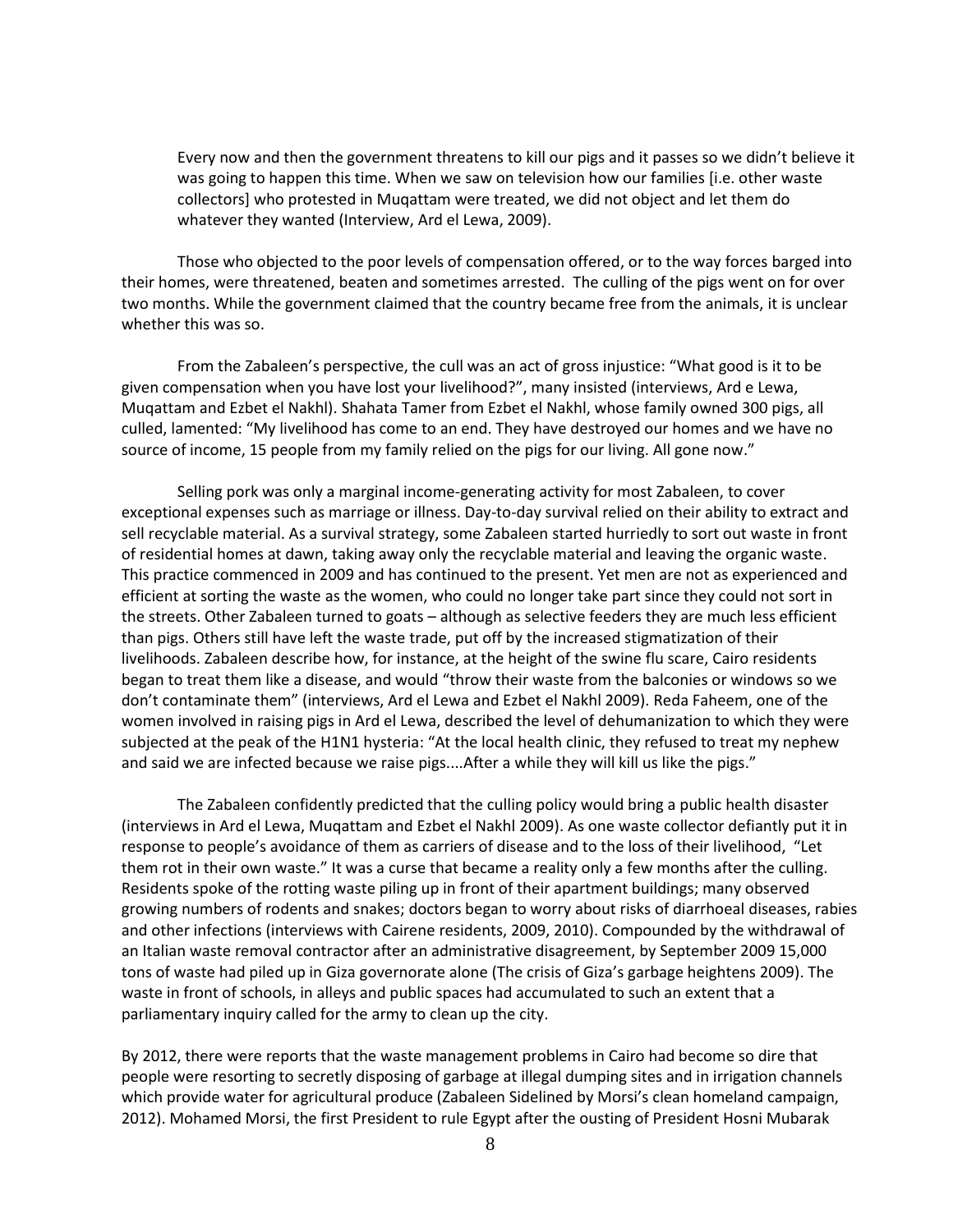(and who was later deposed himself in June 2013) had launched a 100 day clean up Egypt campaign when he first came to power in July 2012. The intention of the campaign was to address the problem of inefficient waste management in the country. Regrettably, the Zabaleen's expertise was not drawn on, and though officials pursued dialogue with them, it was inconceivable for a new leadership priding itself on being 'Islamic' would allow the Zabaleen to raise pigs again- even if it meant saving the country from the growing health and environmental hazards associated with inadequate collection and disposal of garbage. The campaign was later abandoned after it failed to bring about any visible results on the ground.

To date, the few open critiques of the pig-culling policy (e.g. Shall we go back to pigs? 2009) have been ignored, while the repressive zero-tolerance policy towards pigs within Cairo continues. No systemic, efficient alternative city-wide waste collection system has been found. Ironically, a policy and implementation pathway justified in the name of epidemic prevention and infectious disease control has generated an acute, collective health threat. It has also generated a large number of families whose livelihoods have been shattered and whose sense of marginalization is very strong. While many complex, context-specific factors have contributed to the unprecedented level of Christians' involvement in protests against sectarian violence, it is relevant that waste collectors were core groups in two of the largest Christian-led protests in 2011. While they were protesting acts of violence against churches in Cairo and Alexandria rather than in their own settlements, their show of solidarity was undoubtedly driven by their sense of persecution – a sense enhanced by the scape-pigging initiated by the government and supported by a large fraction of Egypt's population. Following the demise of the Mubarak regime in February 2011, members of the waste collectors' community in Muqattam were subject to acts of violence on March 8, 2011 for protesting against official laxity in addressing sectarian attacks against Christians in Egypt. The assault left 11 dead and 140 injured from the Muqattam waste collecting community (Kedeis, personal communication, March 10, 2011). Again, their narrative of the events that took place on the day of the assault were left out of mainstream reporting.

The case of H1N1 in Egypt illustrates starkly how narratives around epidemic threats interlock with broader processes of social and political stigmatization and marginalization, and how what are paraded as scientifically-justified disease control efforts can fulfil much broader political ends – in this case, subjugating a minority for political and religious reasons. The case also illustrates the discursive and material power of a narrative interlocked with the interests and positions of powerful political and religious elites. A powerful response pathway has unfolded. In this context, contestation and conflict with alternative narratives – such as those of the Zabaleen – has remained confined to private and underreported clashes, albeit often violent ones. In turn, this powerful narrative and pathway not only failed to control a (non-existent) pig disease, but precipitated new health hazards.

#### **CONCLUSIONS**

As a technical term, 'epidemic' can erase the diversity of accounts of those who suffer from, seek to control, or otherwise become involved in epidemics and attempts to respond to them, including by suffering the effects of others' control efforts (Herring and Svedlund 2010: 4). By documenting the variety of narratives – dominant and alternative – around H1N1 in Egypt, in this article we have contributed to a growing body of medical anthropological and wider scholarship that seeks to reveal and authorize the diversity of experience around epidemics and pandemic threats. By revealing and putting into circulation previously silenced accounts, documenting the experiences and perspectives of those marginalized and stigmatized by dominant forms of epidemic understanding and response, we contribute to the growing move to approach epidemics from a social justice perspective (Calain 2009). The case of H1N1 in Egypt –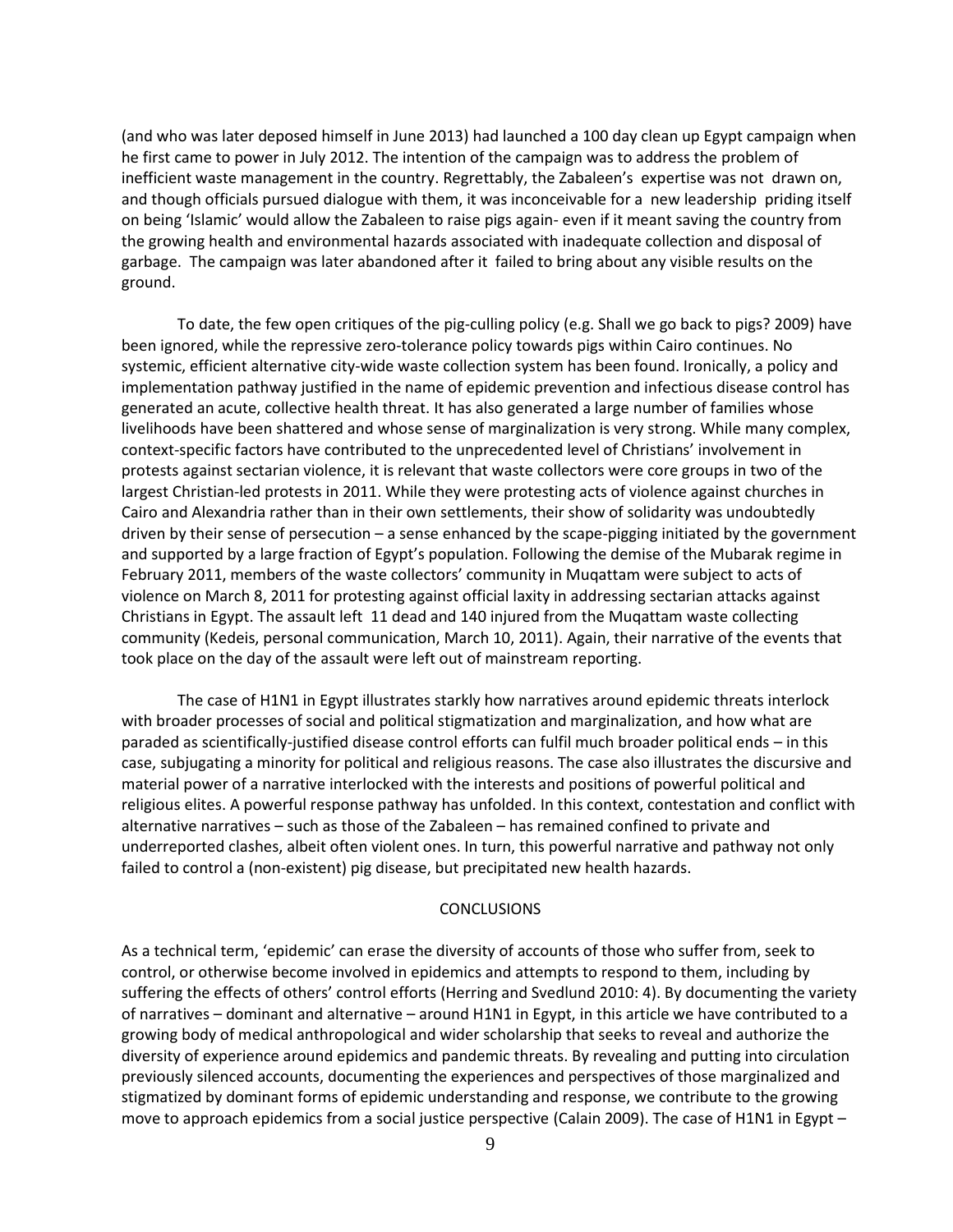and the profound injustice experienced by the Zabaleen - offers a stark example of why such an approach is needed.

Using this case, we have illustrated the rising power of global outbreak narratives in the epidemics and health field, supported mutually by concerns with global health governance and biosecurity (Wald 2008, Lakoff and Collier 2008). H1N1 influenza is represented as an infectious disease that emerges usually from a poor, marginal place and threatens to spread globally with devastating consequences, justifying draconian interventions to control the outbreak at source. In this case, H1N1 was represented as a pandemic and global security threat, justifying massive global response including the large-scale mobilization of vaccines and anti-virals. This was eventually contested at the highest levels, with the WHO challenged and forced to justify its position (Forster 2012).

The operation of such global outbreak narratives is evident around many other diseases, from SARS (Fidler 2004) and Ebola (Hewlett and Hewlett 2008), HIV/AIDS (Edstrom 2010), multidrug-resistant TB (Nightingale 2010), and more. In all cases, albeit in subtly different ways, such global narratives draw on and reproduce power-laden inequalities across class and geography, in which people often labelled as poor and backward are blamed for the origin of diseases that come to threaten those who are wealthy and civilized. While such inequalities are long-established, and were evident in discourses and practices around colonial health, arguably the contemporary power of global health and its securitization has given them new guises and renewed force.

In the process of constructing 'the global', 'the local' also takes on new oppositional force – usually as the bio-social origin of epidemic problems, but sometimes as a fount of local resistance or wisdom (Dry and Leach 2010). This in turn informs arguments – made by anthropologists, local health practitioners and others – that 'rescuing' the experiences and perspectives of those marginalized by powerful global narratives and response pathways offers an important basis on which alternative pathways - and more effective epidemic responses - might be built. The H1N1 Egypt case supports this argument in some respects; it certainly suggests that the experiences of the Zabaleen in pig-raising and waste control offer perspectives and experiences that those seeking to secure public health in Cairo ignore at their peril. In contrast with the subjugation and repression of local knowledges illustrated in this case, evidence from other diseases and settings shows that international agencies have sometimes come to appreciate local disease understandings and experiences and to incorporate them into epidemic control strategies, in ways that improved both effectiveness in the terms of public health, and social justice as framed and valued by local people (e.g. Hewlett and Hewlett 2008).

Yet in this case, we also illustrate the need to go beyond oppositional discourses of global and local, to identify the complex processes through which actors and narratives interact across scales, selectively mobilizing representations of local, national and global processes. We emphasize, too, the significance of national political contexts and histories in shaping these narrative interactions. Just as the flu narratives of government actors in Egypt, evoking national security and Islamic purity, cannot be separated from broader processes and discourses of Islamic state-building, so the narratives of the Zabaleen about pig-culling were deeply informed by their perspectives on the politics and history of their marginalization.

Narratives and pathways, we have suggested, provide a valuable analytical window onto the politics of knowledge. They help to reveal how ways of understanding and experiencing the complex entanglements of biology and bodies, viral, animal and human, with material, social and political processes are constructed, negotiated and contested. And these concepts, together, help distinguish how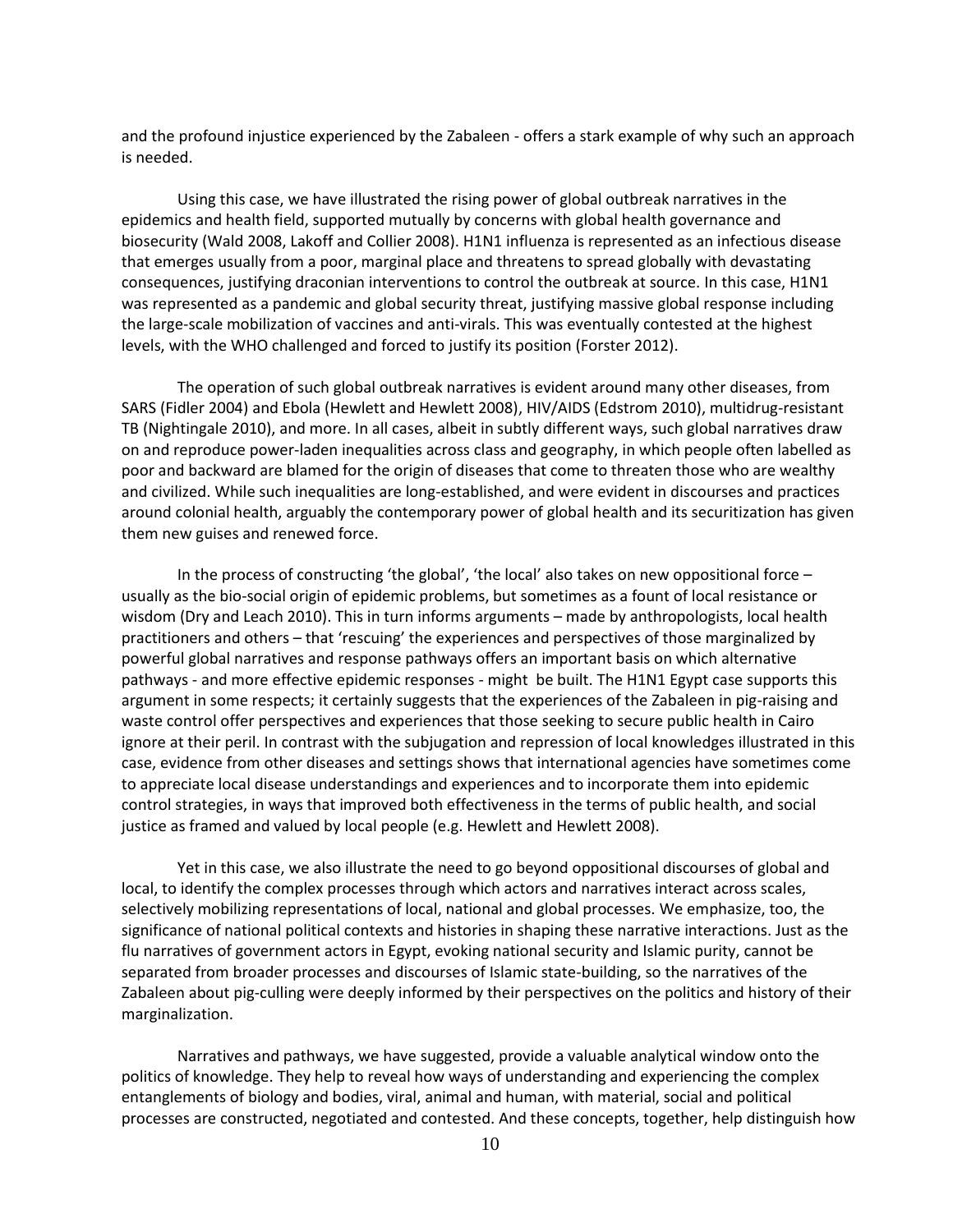some forms of knowledge become manifested in powerful forms of intervention and change, while others remain marginalised, delegitimated or obscured. Such an analytic builds on but moves beyond longstanding traditions of work in medical anthropology that appreciate plural knowledges and their wider political dimensions (Janzen, 1982, Kleinman, 1988; Johannessen and Lazar, 2006, Williams and Calnan, 1996; Leach and Fairhead, 2007; Rose, 2006). That there exist contrasting ways of understanding and representing epidemics, associated with different actors, has also been documented – with some work attending to the contrast between scientific/medical and local perspectives, and the roles of anthropologists' accounts in mediating between them – whether in relation to Kuru in the mid twentieth century (Lindenbaum 2010) or Ebola in the 1990s (Hewlett and Hewlett 2008). As Adams (2010: 40) puts it, "Health can sometimes become a mechanism of politics by embedding itself in the world of science, and by distinguishing itself from its comparative counterparts: non-science and nonsense." As Adams argues further, this process has acquired particular forms and power during the last decade through the rise of 'global health' and global health sciences, producing novel forms of knowledge politics in national and local settings. Yet much of this work stops short at identifying competing worldviews and their social and political origins; their implications for action are more rarely spelled out. In contrast we have examined how certain knowledge claims and narratives come to inform and justify pathways of intervention - in the name, at least, of responding to and attempting to control epidemics.

The case of H1N1 powerfully illustrates the interlocking of epidemic narratives with processes of blaming and scape-goating. Scapegoating, most often a marginalized social group with little or no power (Markell, 2007:51; McNeill, 2009), is not unusual. However as the H1N1 case shows, blame for an epidemic may also reinforce stigma and justify repressive action that also has quite different, though possibly long-standing, social and political motivations.

Finally, we have shown how intervention pathways – justified by particular narratives - become entangled in biological-social-political processes, altering their course and manifestations. These may affect the way that disease dynamics themselves develop, creating new threats in their wake; the public health horrors of Cairo's waste crisis offer a stark example. In this respect, the Egyptian H1N1 case illustrates powerfully how global outbreak narratives and associated pathways can, as they meet particular biological-social-political realities, fail even in their relatively narrow, instrumental aims of controlling a disease. Opening up attention to a wider diversity of narratives about epidemics, why they matter and to whom,thus offers valuable ways forward. Making explicit such narratives, interrogating more carefully the forms of bio-social differentiation that they implicate, and encouraging deliberation between them, offers potential for more building more effective pathways of response to epidemics, and for linking such responses more effectively to social justice.

#### **REFERENCES**

A national security issue 2009b Al Ahram, May 5: 4.

A very piggish affair 2009a Al Distour May 7:1.

Adams, V.

2010 Against global health? Arbitrating science, non-science and nonsense through health, in J.M. Metzl and A. Kirkland, eds, Against Health? How health became the new morality, 40-58. New York: New York University Press.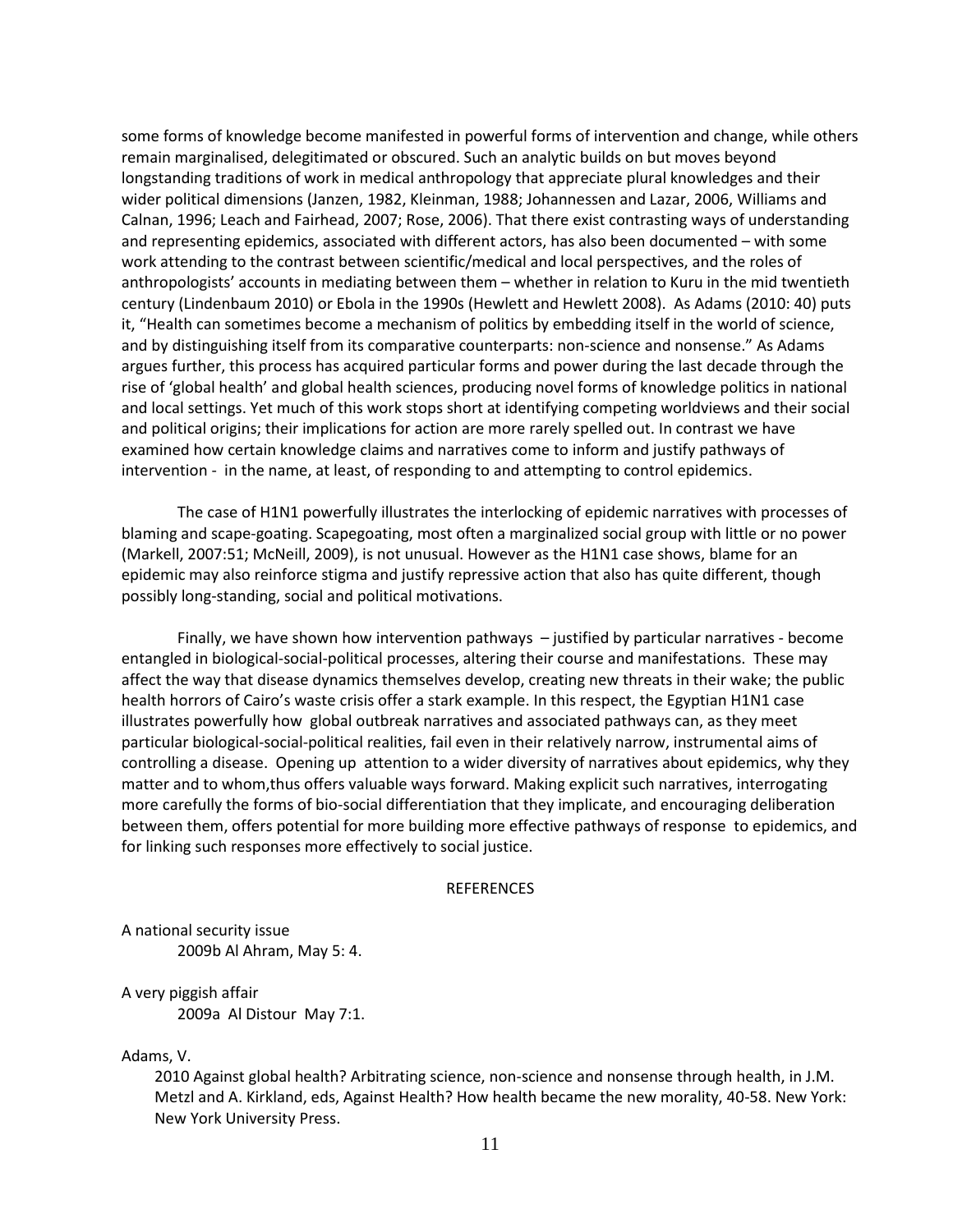Bloom, G., J. Edström, M. Leach, H. Lucas, H. MacGregor, H. Standing and L. Waldman. 2007 Health in a Dynamic World, STEPS Working Paper 5, STEPS Centre, Institute of Development Studies, Brighton, UK

#### Bingham, N. And Hinchliffe, S.

2008 Mapping the multiplicities of biosecurity, in A. Lakoff and S.J. Collier eds. Biosecurity Interventions: Global health and security in question, 173-194, New York: Columbia University Press.

#### Briggs, C.

2010 Pressing plagues: On the mediated communicability of virtual epidemics. In D.A. Herring and A.C. Swedlund eds. Plagues and Epidemics: Infected spaces past and present, 39-60. Oxford, UK and New York: Berg.

#### Briggs, C. and M. Nichter.

2009 Biocommunicability and the biopolitics of pandemic threats. Medical Anthropology 283: 189-198

#### Burchell, P., C. Gordon and P. Miller eds.

1991 The Foucault Effect: Studies in Governmentality. Chicago, IL: University of Chicago Press and Hemel Hempstead, UK: Harvester Wheatsheaf.

#### Calain, P., N. Fiore, M. Poncin and S. Hurst.

2009 Research ethics and international epidemic response: The case of Ebola and Marburg hemorrhagic fevers. Public Health Ethics 2(1):7-29

## Collier, S.J. and Lakoff, A.

2008 The problem of securing health, in A. Lakoff and S.J. Collier eds. Biosecurity Interventions: Global health and security in question, 7-32, New York: Columbia University Press.

#### Collins, H. and R. Evans.

2007 Rethinking Expertise. Chicago, IL: University of Chicago Press.

#### Dry, S. and M. Leach eds.

2010 Epidemics: Science, Governance and Social Justice. London: Earthscan.

## Elbe, S.

2010 Global Health: Towards the Medicalisation of Insecurity. London: Polity.

## Edstrom, J.

2010 Constructing AIDS: Contesting perspectives on an evolving epidemic, in S. Dry and M. Leach (eds) Epidemics: Science, Governance and Social Justice, 91-110. London: Earthscan.

## Farmer, P.

1992 AIDS and Accusation: Haiti and the Geography of Blame. Berkeley, CA: University of California Press.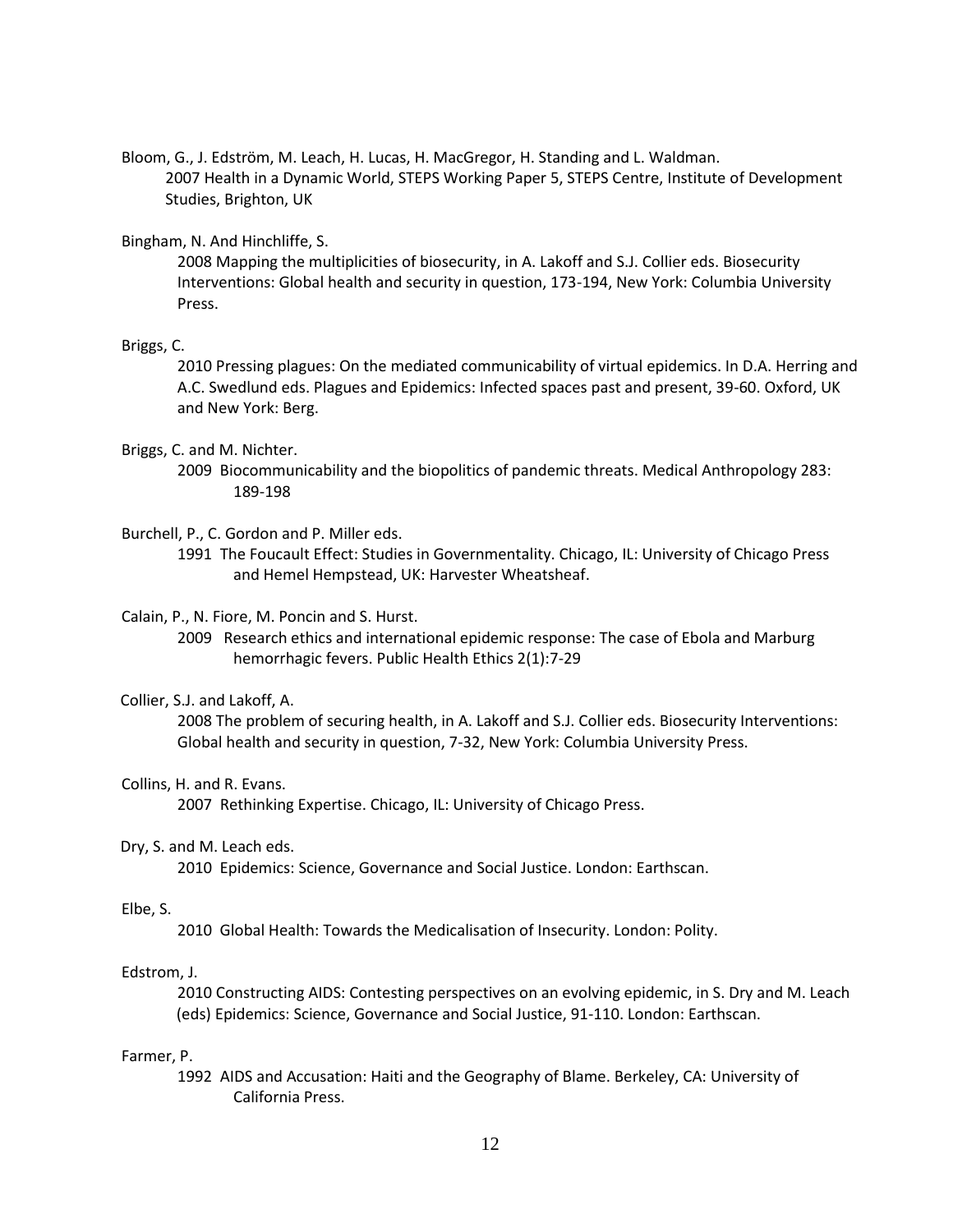1999 Infections and Inequalities: The Modern Plagues. Berkeley, CA: University of California Press.

\_\_\_\_\_ 2003 Pathologies of Power: Health, Human Rights, and the New War on the Poor. Berkeley, CA: University of California Press.

#### Farquhar, J. and Lock, M.

2007 Introduction, in M. Lock and J. Farquhar eds. Beyond the Bosy Propoer: Reading the anthropology of material life, 1-16. Durham, NC and London: Duke University Press.

#### Ferguson, J.

1994 The Anti-Politics Machine: Development, Depoliticisation and Bureaucratic Power in Lesotho. Minneapolis, MI: University of Minnesota Press.

#### Foresight.

2006 Infectious Diseases: Preparing for the Future. Executive Summary. London: Office of Science and Innovation.

#### Forster, P.

2011 Risk, modernity and the H5N1 virus in action in Indonesia: A multi-sited study of the threats of avian and human pandemic influenza. PhD Thesis, University of Sussex.

#### Forster, P.

2012 To pandemic or not? Reconfiguring global responses to influenza, STEPS Centre Working Paper. Brighton, UK: STEPS Centre.

## Herring, D.A. and Swedlund, A.C.

2010 Plagues and epidemics in anthropological perspective, in D.A. Herring and A.C. Swedlund eds. Plagues and Epidemics: Infected spaces past and present, 1-20. Oxford, UK and New York: Berg.

#### Hewlett, B. and B. Hewlett.

2008 Ebola, Culture and Politics: The Anthropology of an Emerging Disease. Florence, KY: Wadsworth Books.

#### Janzen, J.

1982 The Quest for Therapy in Lower Zaire. Berkeley, California: University of California Press.

#### Jeppsson, A.

2002 Defend the human rights of the Ebola victims! Tropical Doctor 32(3): 181-2.

#### Joffe, H. and G. Haarhoff.

2002 Representations of far-flung illnesses: the case of Ebola in Britain. Social Science & Medicine 54: 955-969.

## Johannessen, H. and I. Lázár.

2006 Multiple Medical Realities: Patients and Healers in Biomedical, Alternative and Traditional Medicine. Oxford, UK: Berghahn Books.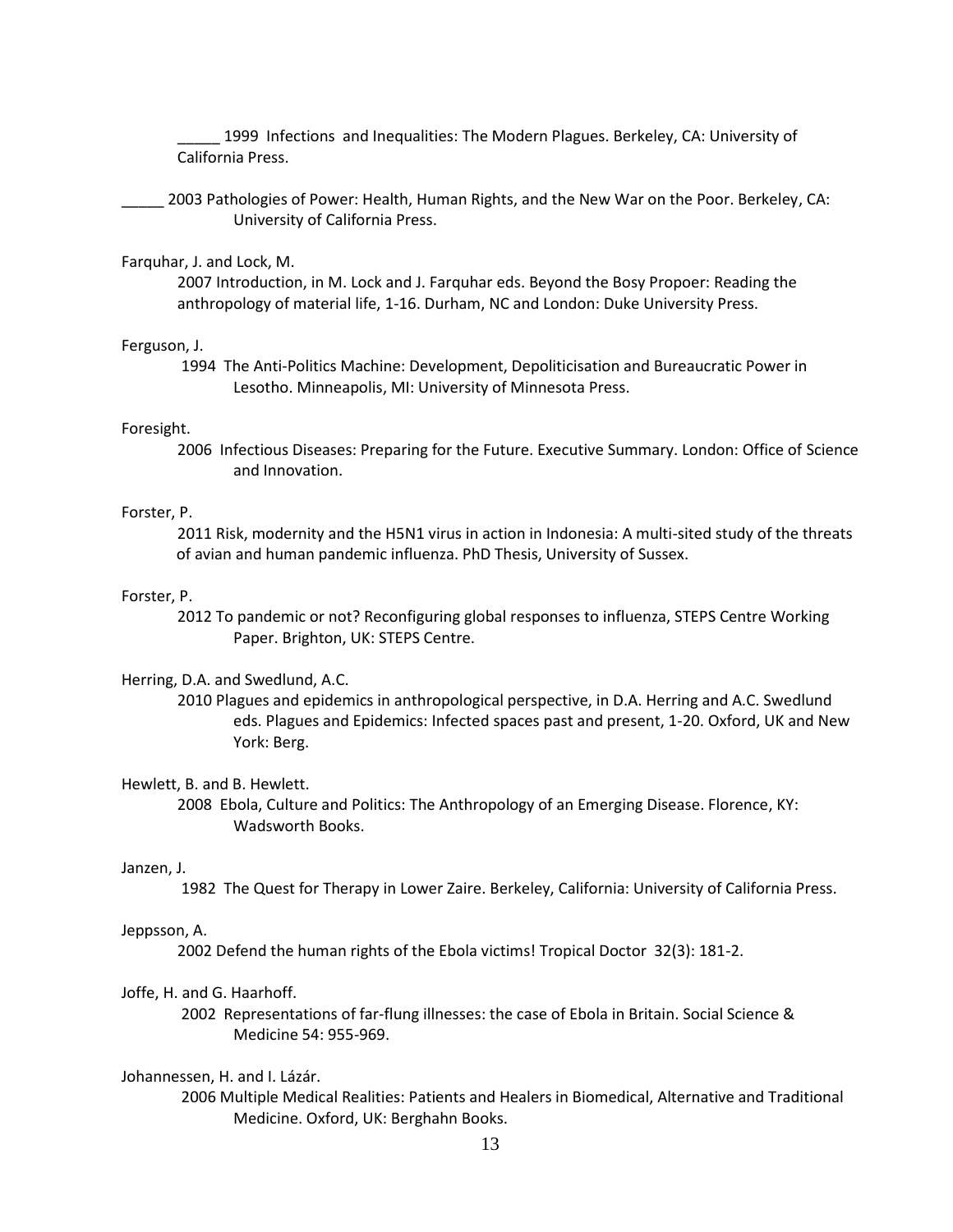#### Kickbusch, I.

2003 Global health governance: Some theoretical considerations on the new political space. *In* Lee, K. ed Health Impacts of Globalization: Towards Global Governance. London: Palgrave MacMillan.

# Kill the one whose religion you know

2009 Al Akhbar May 3:17.

## Killing and not relocating

2009 Al Ahram al Araby May 2:4.

## Kleinmann, A.

1988 The Illness Narratives: Suffering, Healing, and the Human Condition. New York: Basic Books.

## Kleinman, A. et al.

2008 Asian flus in ethnographic and political context: a biosocial approach. Anthropology and Medicine 15 1: 1-5.

## Lakoff, A. and Collier, S.J. eds.

2008 Biosecurity Interventions: Global health and security in question, New York: Columbia University Press.

### Leach, M. and J. Fairhead.

2007 Vaccine Anxieties: Global Science, Child Health and Society. London: Earthscan.

## Leach, M., I. Scoones and A. Stirling.

2010 Dynamic Sustainabilities: Technology, Environment, Social Justice. London: Earthscan.

## Leach, M., I. Scoones and A. Stirling

2010b Governing epidemics in an age of complexity: Narratives, politics and pathways to sustainability. Global Environmental Change 20(3): 369-77.

## Leach, M. and B. Hewlett.

2010 Haemorrhagic fevers in Africa: narratives, politics and pathways. *In* Epidemics: Science, Governance and Social Justice. S. Dry and M. Leach, eds. London: Earthscan.

## Lee, K.

2003 Globalization and Health: An Introduction. London: Palgrave Macmillan

## Lindenbaum, S.

2010 Explaining Kuru: Three ways to think about an epidemic, in in D.A. Herring and A.C. Swedlund eds. Plagues and Epidemics: Infected spaces past and present, 323-344. Oxford, UK and New York: Berg.

## Manderson, L.

1996Sickness and the State: Health and Illness in Colonial Malaya, 1870-1940. Cambridge, UK: Cambridge University Press.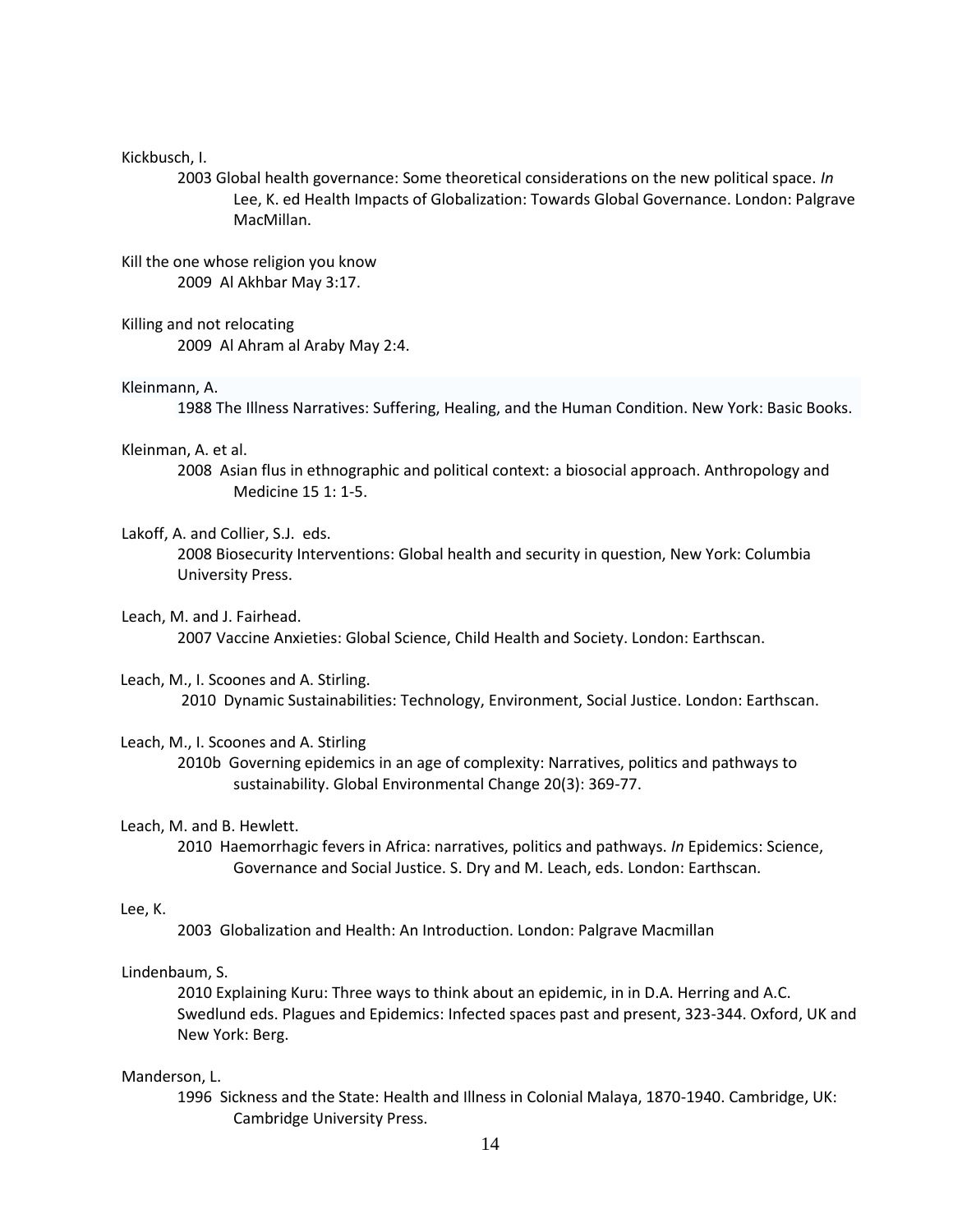#### Markell, H.

2007 Pandemic-mitigation strategies for the twenty-first century. *In* Mitigating Pandemic Disease: Workshop Summary, eds. S. Lemon et al. Washington DC: National Academy Press. [www.nap.edu/catalog/11917.html,](http://www.nap.edu/catalog/11917.html) accessed July 20th 2009

#### McNeill, D.

2009 Finding a scapegoat when epidemics strike. New York Times, 1 Sept.

#### Nguyen, V-K and M. Lock.

2010 An Anthropology of Biomedicine. Chichester: Wiley-Blackwell.

#### Nightingale, P.

2010 Multidrug-resistant tuberculosis: Narratives of global health security, global health care and structural violence, in S. Dry and M. Leach (eds) Epidemics: Science, governance and social justice, 165-188. London: Earthscan.

#### Pigs...the ticking bomb

2009a Al-Ahram, April 27:3.

## Quammen, D.

2012 Spillover: Animal Infections and the Next Human Pandemic. London UK: Bodley Head.

### Saker L., K. Lee, B. Cannito, A. Gilmore and D. Campbell-Lendrum.

2004 [Globalization and Infectious Diseases:](http://www.who.int/tdr/publications/publications/pdf/seb_topic3.pdf) Special Topics in Social, Economic and Behavioural Research, UNDP/World Bank/WHO/UNICEF Special Programme on Tropical Diseases Research. Geneva: WHO.

#### Scoones, I. Ed.

2010 Avian influenza: Science, policy and politics. London: Earthscan.

#### Shall we go back to pigs?

2009 Al-Ahram, September 17:11.

### Singer, M.

2009. Pathogens gone wild? Medical Anthropology and the 'Swine Flu' pandemic. Medical Anthropology 28 (3): 199-206.

#### Stewart, P.

2009 UN agency slams Egypt order to cull all pigs. Reuters, 29 April, accessed 26 November 2009.

## Tadros, M.

2010 Scapepigging: H1N1 influenza in Egypt. *In* ed Epidemics: Science, Governance and Social Justice, eds. S. Dry and M. Leach. London: Earthscan.

## The crisis of Giza's garbage heightens

2009 Al Masry al Youm September 3:5.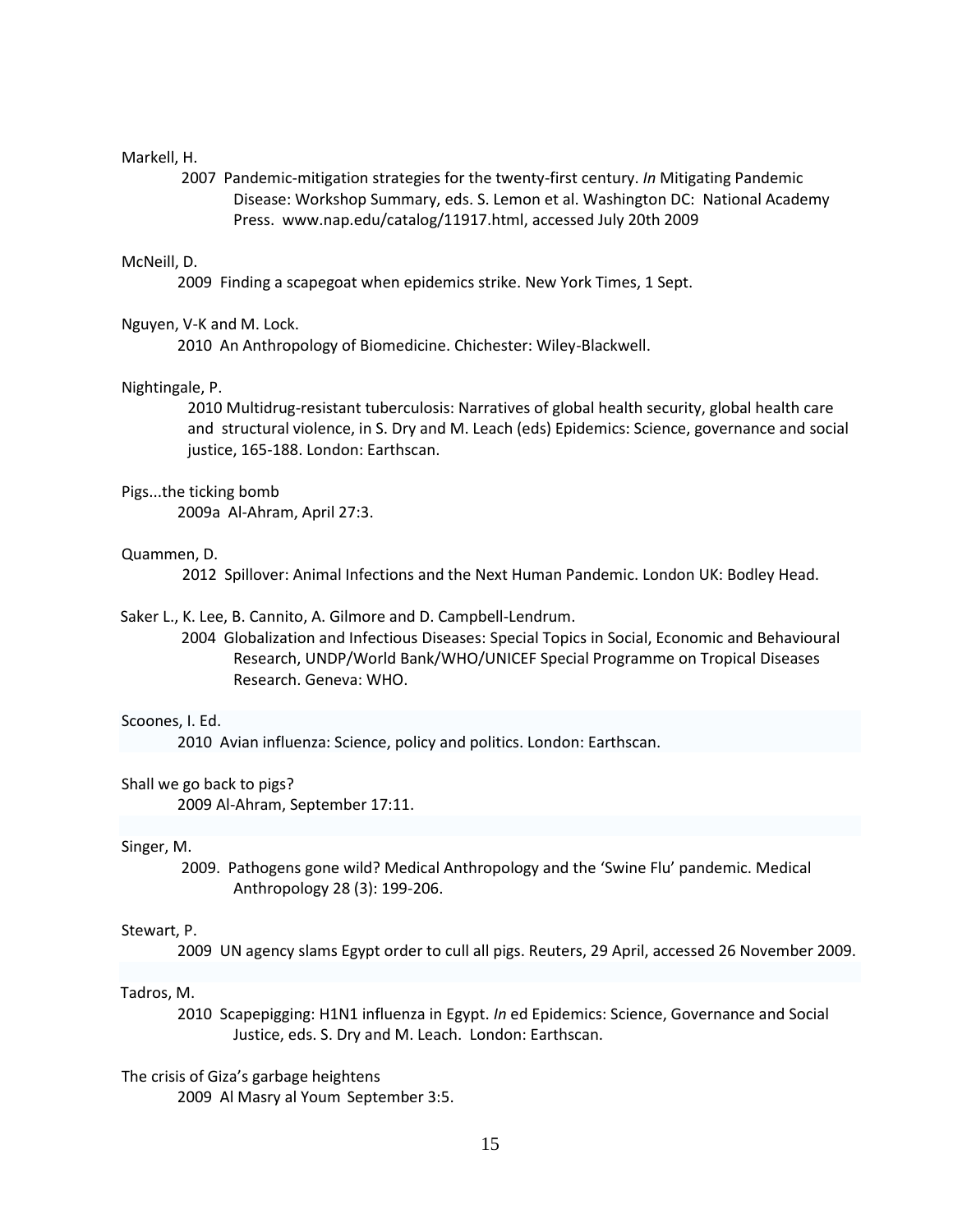The victory of the pigs over the Minister of Health 2009 Al Distour May 7:6.

## Vaughan, M.

1991 Curing Their Ills: Colonial Power and African Illness. Cambridge, UK: Polity Press.

Zabaleen Sidelined by Morsy's clean homeland campaign

2012 Egypt Independent August 14,

http://www.egyptindependent.com/news/zabaleen-sidelined-morsy-s-clean-homeland-campaign accessed online on 10.7.2013

#### Wald, P.

2008 Contagious: Cultures, Carriers, and the Outbreak Narrative. Durham NC: Duke University Press.

## WHO.

2007 The World Health Report 2007 - A Safer Future: Global Public Health Security in the 21st Century. Geneva: WHO.

## Williams, S. J. and M. Calnan.

1996 The 'limits' of medicalization? Modern medicine and the lay populace in 'late' modernity. Social Science & Medicine 42:1609-1620.

#### ENDNOTES

 $\overline{a}$ 

Ezbet el Nakhl, these are Torah el Maadi, Helwan, El Barageel, Wadi el Giza, Batn el baqqara,

and Qattamiyya.

 $2 \frac{\text{http://www.youtube.com/watch?v=jwMIw7rCSc}}{\text{http://www.youtube.com/watch?v=jwMIw7rCSc}}$  most recently accessed on 10<sup>th</sup> October 2012.

<sup>&</sup>lt;sup>1</sup> In Cairo, there are nine Zabaleen settlements. In addition to Mansheyet Nasser, Ard el Lewa and